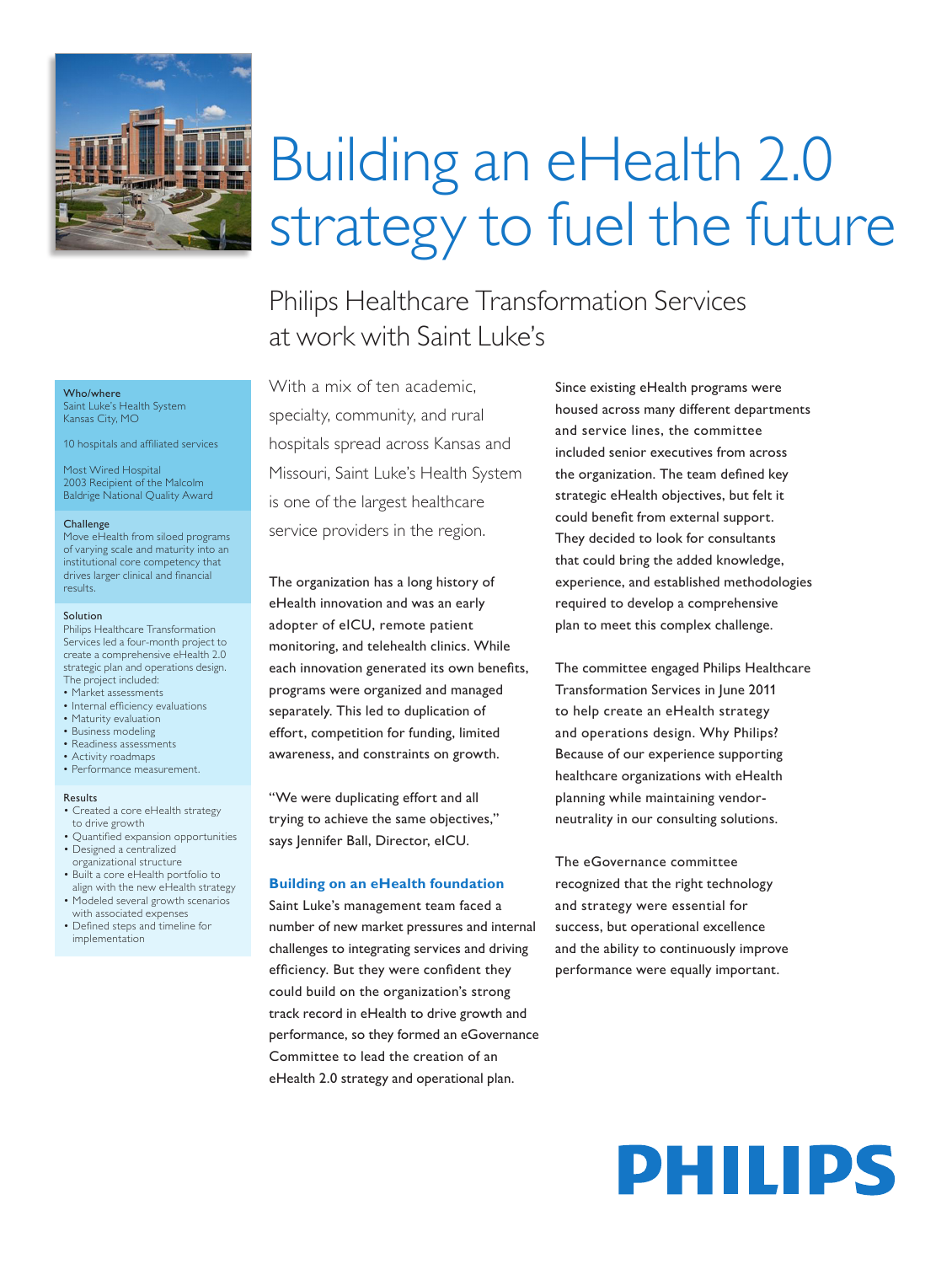"Philips was definitely the right partner to help us with this strategy. We now have all the information we need to be confident in our planning decisions."

*– Steve Kropp, Executive Director of eHealth and Outreach Saint Luke's Health System*

#### **Looking for answers**

Specifically, the committee sought answers to four key questions:

- 1. What is the market demand for each eHealth program?
- 2. Which programs should they focus on and are there others they should adopt?
- 3. What was a self-sustaining business model for eHealth?
- 4. How should they integrate programs for the biggest impact?

### **Saint Luke's eGovernance**

- **Committee Members**
- Chief Medical Officer
- Chief Nursing Officer
- Chief Marketing Officer
- Chief Information Officer
- Chief Technology Officer
- VP, Business Development
- VP, Regional Services
- CEO, Homecare and Hospice
- eHealth Medical Director
- Director, Outreach and Telemedicine
- Director, eICU

#### **Phase I – Assessing the opportunity**

Philips Healthcare Transformation Services designed a multi-phase approach to formulate the strategic plan, create a sustainable business model, integrate operations, and create a development roadmap with performance measures to guide execution. The first phase involved assessing the relative opportunity of each program to define which ones would be included in the core eHealth portfolio.

"There were a lot of great ideas about what to do, but we did not understand whether or not there was a market need or demand" according to Robert Bonney, Senior Vice President, Network Operations and Development, Saint Luke's Health System. "We wanted to have confidence that we would be investing our scarce resources where we could meet the most need while gaining the best return on our investment."

Philips Healthcare consultants:

- Constructed a series of quantitative and qualitative analyses based on these goals
- Leveraged a variety of data sources from the health system, state and federal agencies, and medical societies
- Identified widespread need for many of the eHealth services and a large market potential

### **Phase II – Defining the strategy and services**

Based on the results of the first phase, the second phase formulated the go-forward eHealth strategy and portfolio of services. The core strategy centered on offering Saint Luke's eHealth services to support regional and small rural providers that often struggle to staff clinicians and specialists locally. By extending Saint Luke's clinician and specialist resources, more patients could be cared for in their local community. Only those requiring tertiary services would need to travel to Saint Luke's facilities.

"By delivering value to partner facilities, Saint Luke's will be able to expand its footprint without building new facilities," says Steve Kropp, Executive Director of eHealth and Outreach.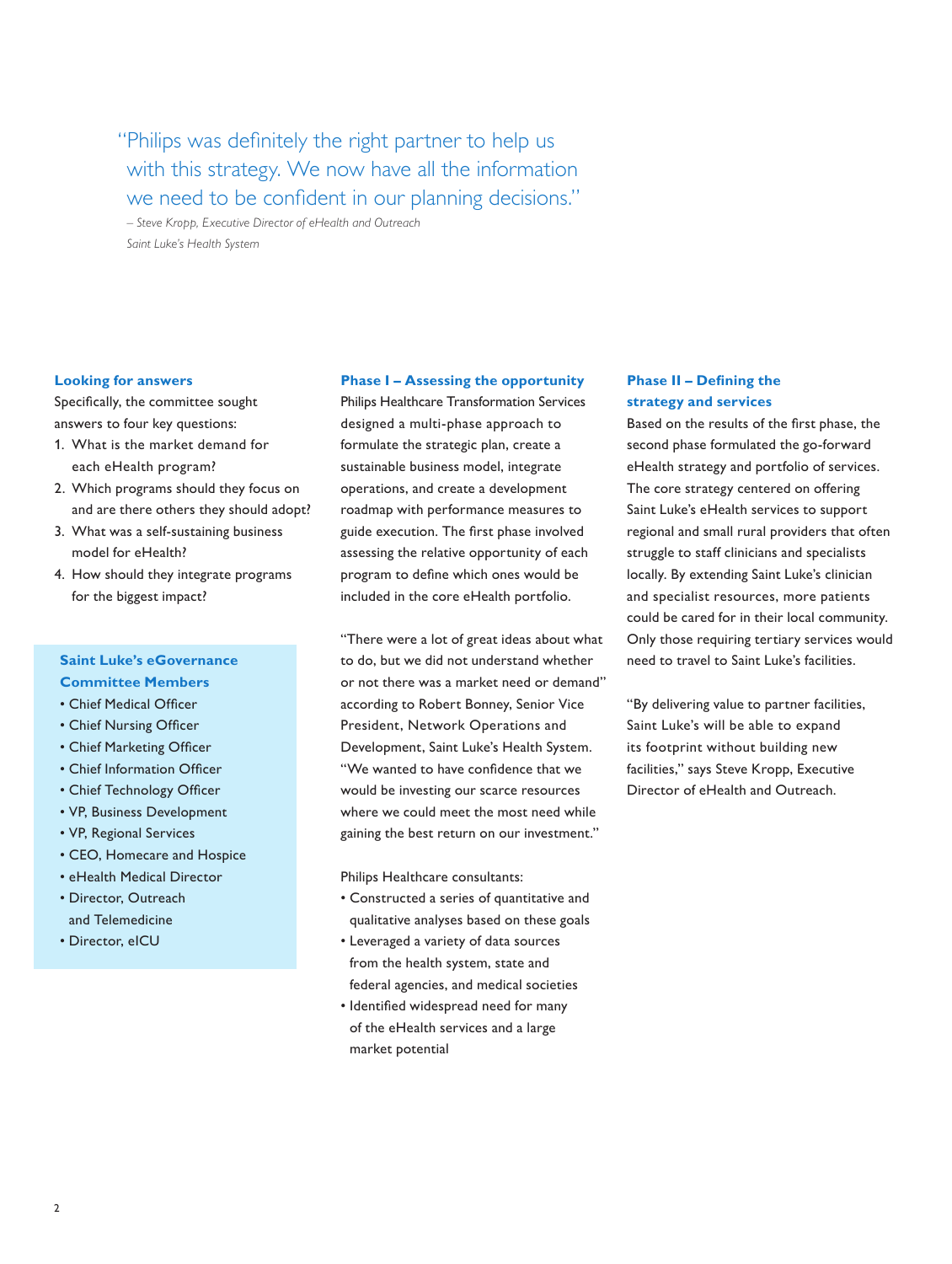#### **Phase III – Building a business model**

The third phase was to build a comprehensive business model to support planning and creation of the business case for organizational investment. The model projected utilization growth, revenue, secondary financial benefits, capital costs, and operating expenses over five years. Using three growth scenarios, management was able to estimate the technology, staffing and support services required to achieve desired growth and performance results. More importantly, the model outlined how the strategy would turn eHealth into a new revenue center for Saint Luke's within five years.

"Any proposed program had to be self-sustaining financially without relying on grants," said Debe Gash, CIO. "Any plan has to be profitable to even consider moving forward."

#### **Phase IV – Creating a roadmap**

Finally, the fourth phase focused on developing an activities roadmap and performance measurement scorecard. Administrators, physicians, and frontline staff were engaged in a full-day workshop to identify the critical activities required to execute the eHealth strategy, as well as the challenges that would have to be addressed. Over 100 key activities were grouped into technology, finance, operations, leadership, and clinical categories to support ongoing task assignment.

At the conclusion of this project, Saint Luke's executives had the necessary information they needed to feel confident about moving forward with their planning decisions and the operational design to execute plans quickly.

## The bottom line

Working with Philips Healthcare Transformation Services, Saint Luke's has now created a core eHealth strategy of regional outreach and physician-to-physician relationships to drive growth. The team also designed a centralized organizational structure to reduce overhead while accelerating program expansion. They have successfully built a core eHealth portfolio to focus investments in programs that align with the new eHealth strategy. Plus, they have quantified expansion opportunities and future benefits for each program. After modeling conservative, moderate, and aggressive growth scenarios with associated operations, Saint Luke's has mapped out steps and timelines to provide the organization with clear directions for putting its robust eHealth 2.0 strategy to work.

#### **eHealth Programs considered**

- eICU
- ePharmacy
- Telemedicine Clinics
- ED Telepsychiatry
- eHospitalist
- Online eVisits
- eHome Health
- (Remote patient
- monitoring and Philips Lifeline)
- Inpatient eConsults
- Telestroke
- Nurseline
- Centralized Telemetry
- Secure messaging
- Teleradiology
- Transfer Line